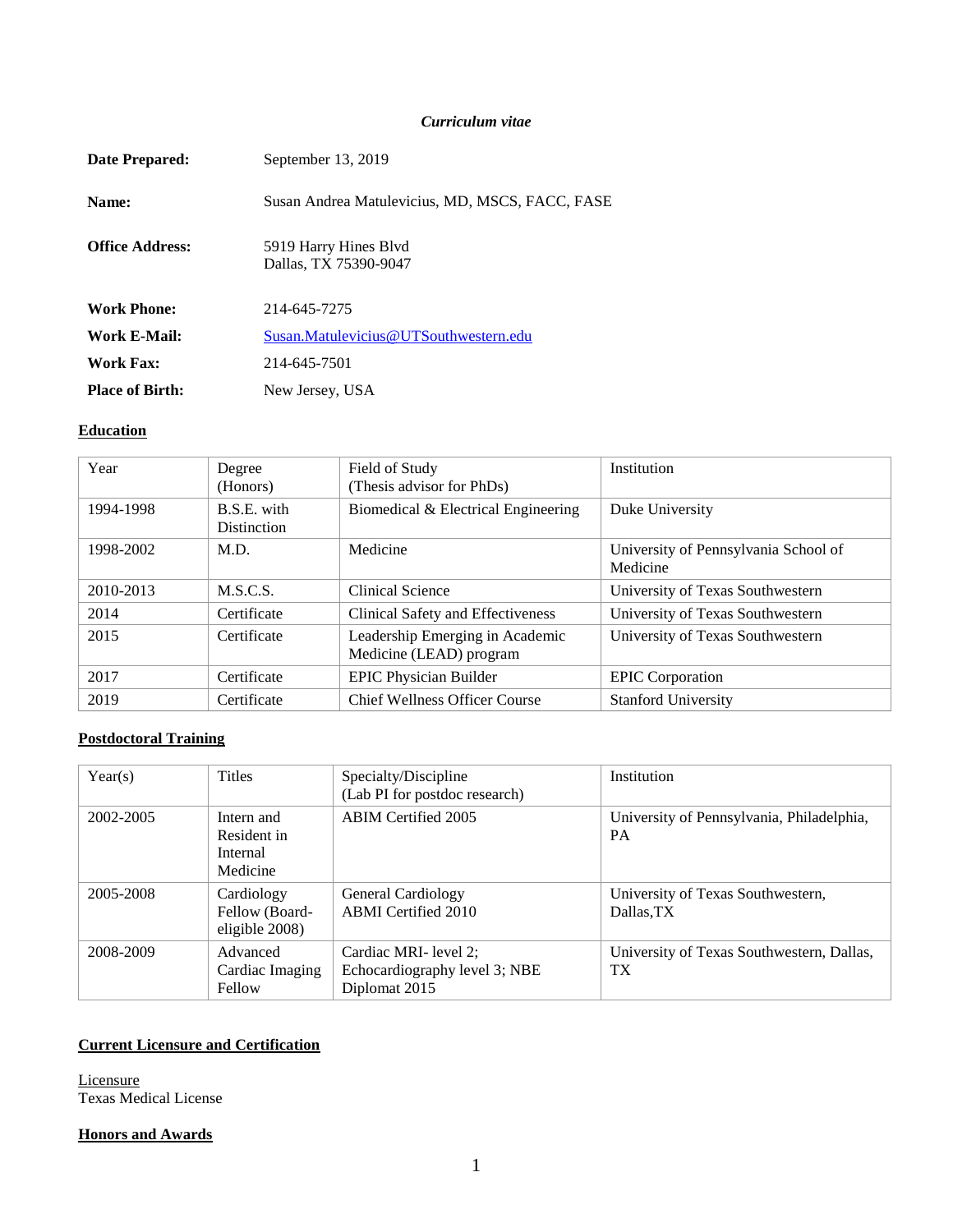| Year      | Name of Honor/Award                                                                                                                                             | <b>Awarding Organization</b>                                                                                                                                                               |
|-----------|-----------------------------------------------------------------------------------------------------------------------------------------------------------------|--------------------------------------------------------------------------------------------------------------------------------------------------------------------------------------------|
| 1996-1998 | Undergraduate Research<br>Fellowship                                                                                                                            | National Science Foundation/Engineering Research Center                                                                                                                                    |
| 1998      | Graduated Magna Cum<br>Laude and with distinction<br>in biomedical engineering                                                                                  | Duke University                                                                                                                                                                            |
| 1994-2002 | Recipient of the merit-<br>based partial academic<br>scholarship for<br>undergraduate and graduate<br>studies                                                   | <b>TEAGLE Foundation</b>                                                                                                                                                                   |
| 2002      | Alpha Omega Alpha                                                                                                                                               | University of Pennsylvania                                                                                                                                                                 |
| 2007      | AHA Women in<br>Cardiology Trainee Award<br>for Excellence                                                                                                      | <b>AHA</b>                                                                                                                                                                                 |
| 2011-2013 | Award in Cardiovascular<br>Imaging Technologies and<br><b>Targeted Imaging Agents</b>                                                                           | <b>ACCF/GE Healthcare Career Development</b>                                                                                                                                               |
| 2012      | Northwestern<br>Cardiovascular Young<br>Investigators' Forum                                                                                                    | Finalist in the competition in the early career professor clinical sciences<br>category                                                                                                    |
| 2012      | Jeremiah Stamler, MD<br>Distinguished Young<br>Investigator Research<br>Award                                                                                   | Overall winner of the Northwestern Cardiovascular Young Investigators'<br>Forum as best research presented at the conference for all categories (basic<br>science and clinical science)    |
| 2012-2013 | <b>Super Doctors® Texas</b><br><b>Rising Stars</b>                                                                                                              | Super Doctors <sup>®</sup>                                                                                                                                                                 |
| 2013      | 2013 Women's Career and<br>Leadership Development<br>Conference for Women<br>Cardiologists and<br>Cardiothoracic Surgeons<br>travel scholarship award<br>winner | Received a travel award to attend the Women's Career and Leadership<br>Development Conference after submitting a competitive application for<br>reasons to be accepted for the conference. |
| 2013      | Teaching Value and<br>Choosing Wisely<br><b>Competition Semi-finalist</b>                                                                                       | One of fourteen (out of 74 submissions) projects selected as a semi-finalist<br>for the Teaching Value and Choose Wisely Competition.                                                      |
| 2015      | <b>LEAD Program Participant</b>                                                                                                                                 | Selected for the 2015 Leadership Emerging in Academic Departments<br>(LEAD) program at UT Southwestern                                                                                     |
| 2016      | American College of<br>Cardiology                                                                                                                               | Selected from a competitive selection process to participate in<br>American College of Cardiology (ACC) Teaching Skills Workshop<br>for Emerging Faculty Course                            |
| 2017      | UT System                                                                                                                                                       | Selected as a protégée representative for the Developing Future<br>Women Leaders in the UT System Workshop                                                                                 |
| 2018      | <b>Texas Monthly Super</b><br>Doctor <sup>®</sup>                                                                                                               | Super Doctors <sup>®</sup>                                                                                                                                                                 |

# **Faculty Academic Appointments**

| m.<br>`itle<br>ment<br>stitution<br>ear<br>яне<br>ш<br><b>CIO</b><br>ъ.<br>ни |  |
|-------------------------------------------------------------------------------|--|
|-------------------------------------------------------------------------------|--|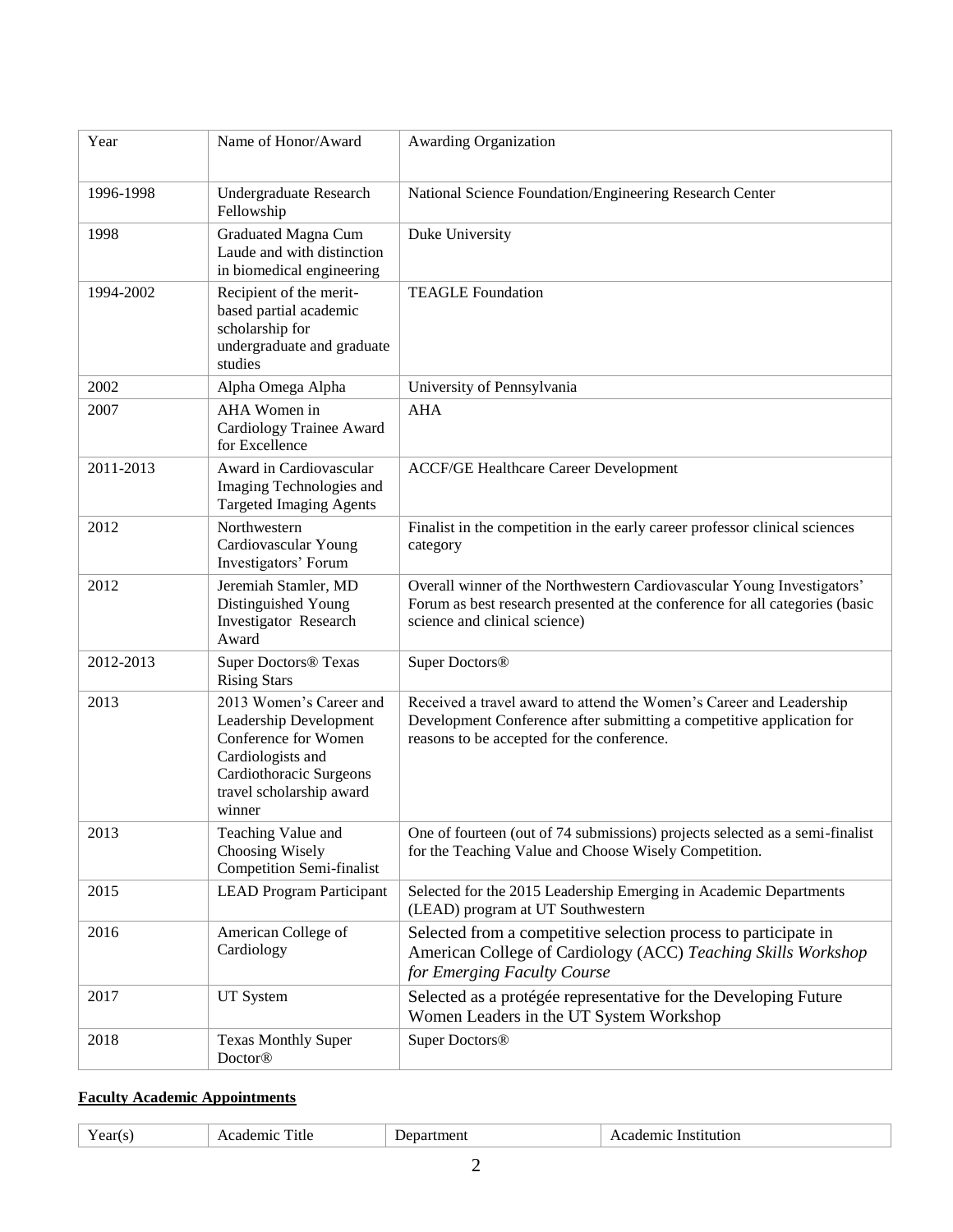| 2019-present | Assistant Dean of<br><b>Faculty Wellness</b> | <b>Faculty Affairs</b>       | University of Texas Southwestern |
|--------------|----------------------------------------------|------------------------------|----------------------------------|
| 2017-present | <b>Associate Professor</b>                   | Internal Medicine/Cardiology | University of Texas Southwestern |
| 2009-2017    | <b>Assistant Professor</b>                   | Internal Medicine/Cardiology | University of Texas Southwestern |

# **Appointments at Hospitals/Affiliated Institutions**

| Past              |                       |                                                                                                          |                                                        |
|-------------------|-----------------------|----------------------------------------------------------------------------------------------------------|--------------------------------------------------------|
| Year(s)           | <b>Position Title</b> | Department/Division                                                                                      | Institution                                            |
| 2002-2005         | Intern & Resident     | Internal Medicine                                                                                        | University of PA Health System                         |
| 2005-2009         | Cardiology Fellow     | Internal Medicine/Cardiology                                                                             | University of Texas Southwestern                       |
| Current           |                       |                                                                                                          |                                                        |
| Year(s)           | <b>Position Title</b> | Department/Division                                                                                      | Institution                                            |
| 2014-present      | Director              | <b>Echocardiography Laboratories</b><br>Clements University Hospital and<br><b>Clinical Heart Center</b> | University of Texas Southwestern                       |
| $9/2016 - 5/2019$ | Director              | Echocardiography Laboratories<br>Parkland Memorial Hospital and<br><b>Health System</b>                  | Parkland Memorial Hospital and<br><b>Health System</b> |

# **Professional Societies**

| <b>Dates</b>     | Society Name, member                                                             |
|------------------|----------------------------------------------------------------------------------|
| 2005-present     | American College of Cardiology, member                                           |
| 2009-present     | Society of Cardiovascular Magnetic Resonance, member                             |
| 2005-present     | American Heart Association, member                                               |
|                  | Committees                                                                       |
| $2012$ -present  | Cardiosmart "Ask the Experts" expert contributor                                 |
|                  | Fellowships                                                                      |
| 2013             | Fellow of the American College of Cardiology (FACC)                              |
| 2014-2016        | Cardiosmart expert contributor twitter feeds                                     |
| 2014-present     | American Society of Echocardiography (ASE), inducted as a Fellow of the ASE 2015 |
| $2016$ -present  | Cardiosmart Team Lead Coronary Heart Disease Content Team                        |
| $2019$ - present | American Society of Echocardiography Awards Selection Committee Member           |
| $2020$ - present | <b>American Medical Association</b>                                              |

### **Editorial Activities**

| Year(s)                 | Journal Name                                                         |
|-------------------------|----------------------------------------------------------------------|
| Editor/Associate Editor |                                                                      |
| 2016-2019               | <b>CME Co-Editor for Circulation</b>                                 |
| 2017-present            | <b>Guest Associate Editor Circulation</b>                            |
| <b>Editorial Board</b>  |                                                                      |
| None                    |                                                                      |
| Ad Hoc Reviewer         |                                                                      |
| 2009                    | American Heart Journal                                               |
| 2009-present            | Journal of Investigative Medicine                                    |
| 2011                    | Journal of the American College of Cardiology Cardiovascular Imaging |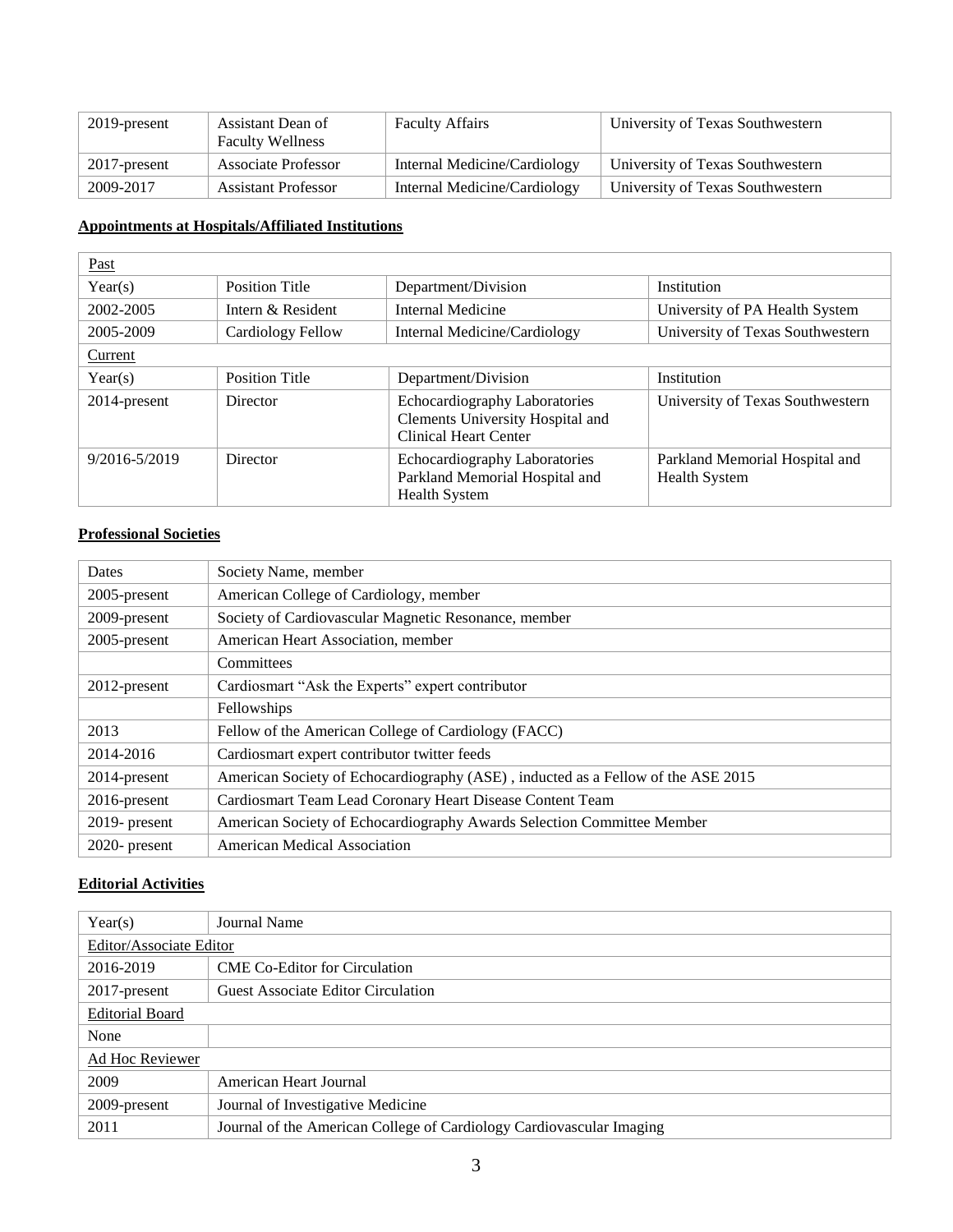| 2012            | European Respiratory Journal                    |
|-----------------|-------------------------------------------------|
| 2012            | <b>Nature Cardiology Reviews</b>                |
| 2013            | <b>JAMA</b> Internal Medicine                   |
| $2013$ -present | International Journal of Cardiovascular Imaging |
| $2013$ -present | Circulation                                     |
| $2015$ -present | Journal of the American College of Cardiology   |
| 2018            | Echocardiography                                |

### **Grant Support**

| Past      |                                                                                                                                                                                            |
|-----------|--------------------------------------------------------------------------------------------------------------------------------------------------------------------------------------------|
| 2014-2015 | <b>Grantor: American Heart Association</b>                                                                                                                                                 |
|           | 14SFRN20740000 (PI: Berry)                                                                                                                                                                 |
|           | Role:Co-PI on Project 3: "Association between physical activity and modifiable intermediate<br>heart failure phenotypes"; UT Southwestern Strategically Focused Prevention Research Center |
|           | Funding: 5%                                                                                                                                                                                |
| 2010-2013 | NIH UL1TR000451 from UT STAR to support Masters work in Clinical Science                                                                                                                   |
| 2011-2013 | An integrated assessment of right-sided cardiovascular performance in left-sided chronic heart failure                                                                                     |
|           | PI (mentored by Mark Drazner, MD, MSc)                                                                                                                                                     |
|           | \$65,000 per year                                                                                                                                                                          |
|           | \$130,000 total over 2 years                                                                                                                                                               |
| 2013      | Grantor: Scientific Therapeutics Information, Inc.                                                                                                                                         |
|           | Jeremiah Stamler, MD Distinguished Young Investigator Research Award                                                                                                                       |
|           | \$10,000 one time research grant                                                                                                                                                           |
|           |                                                                                                                                                                                            |
| 2012-2014 | Grantor: OB/GYN Department                                                                                                                                                                 |
|           | Prospective MRI evaluation of cardiac function in pregnancy                                                                                                                                |
|           | PI: Gary Cunningham                                                                                                                                                                        |
|           | \$10, 547.55 (5% protected time)                                                                                                                                                           |

# **Teaching Activities**

| Year(s)                   | Activity                                                                                                                                                                    |
|---------------------------|-----------------------------------------------------------------------------------------------------------------------------------------------------------------------------|
|                           | Medical and graduate school didactic and small group teaching                                                                                                               |
| 2010                      | Gave 1 hour lecture on valvular regurgitation to cardiology fellows                                                                                                         |
| 2013                      | Gave 1 hour lecture to OB/GYN MFM fellows on cardiac imaging and pregnancy                                                                                                  |
| Medical student rotations |                                                                                                                                                                             |
| 2011-2020                 | Cardiology Consults at UT Southwestern Medical Center                                                                                                                       |
|                           |                                                                                                                                                                             |
|                           | Postgraduate medical education (graduate $&$ continuing medical education)                                                                                                  |
| 2009-2012                 | Gave 1 hour lectures on Pulmonary Hypertension, Myocardial Diseases, and cardiac MRI viability and<br>ischemia testing                                                      |
| 2011                      | Quality Assurance Meeting: Gave 1 hour presentation on Appropriate Use Criteria and Clinical Impact in<br>Transthoracic Echocardiography at the Noninvasive Imaging Meeting |
| 2012                      | Cardiology Clinical Conference: Cutting the Fat: Cardiology and the Bariatric Surgery Patient                                                                               |
| 2013                      | Cardiology Clinical Conference: I'm Talking to the Man in the Mirror: The Unsustainable Growth of<br>Echocardiography in the United States                                  |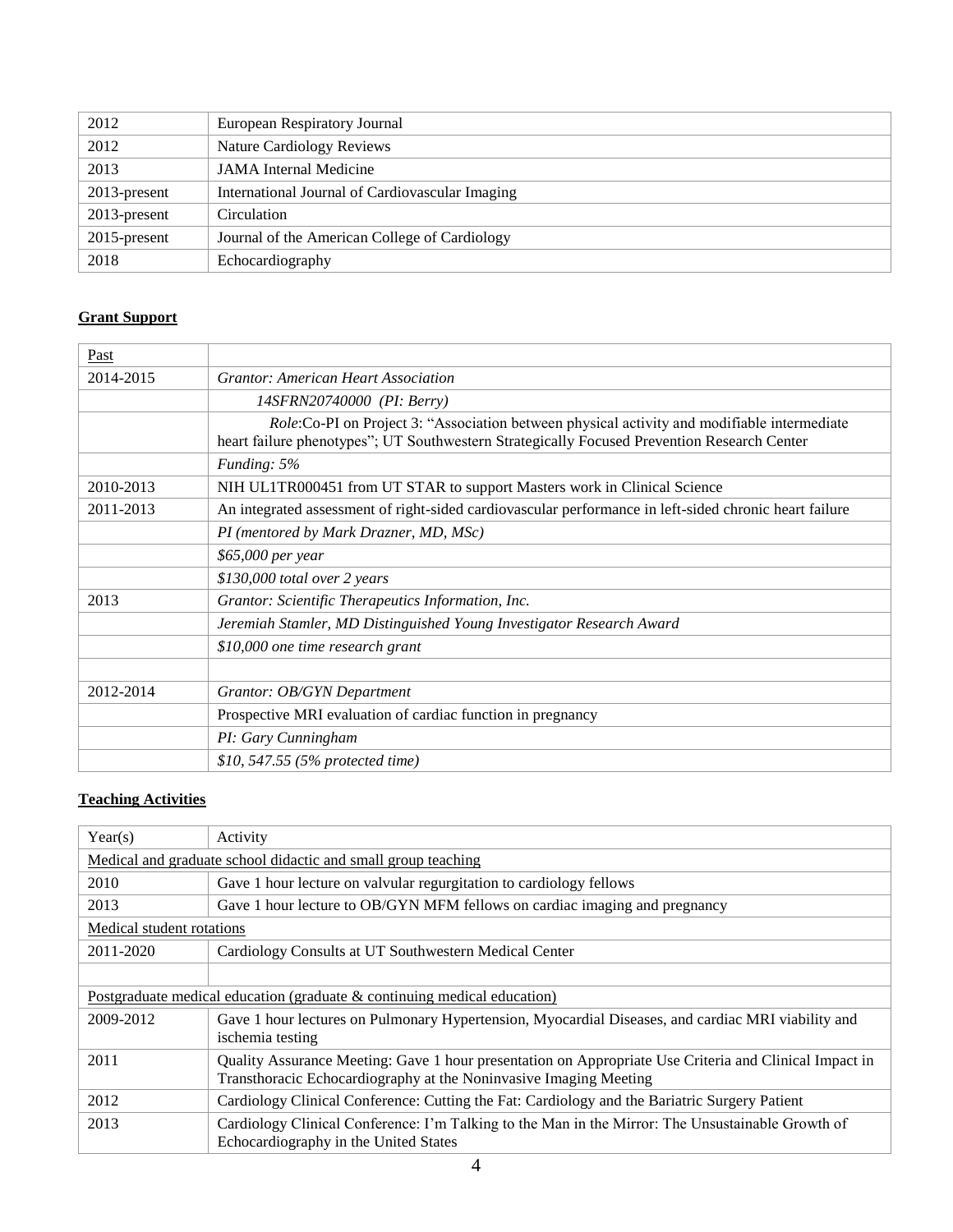| 1/31/2013        | 1 hour CME Multimodality: Ischemia and Viability noninvasive lecture                                                                              |
|------------------|---------------------------------------------------------------------------------------------------------------------------------------------------|
| 2/14/2013        | 1 hour CME Right sided Valve Lesion noninvasive lecture                                                                                           |
| 3/7/2013         | 1 hour CME Multimodality: Pulmonary Hypertension noninvasive lecture                                                                              |
| 4/4/2013         | 1 hour CME Multimodality: Myocardial Disease & HOCM                                                                                               |
| 4/2013           | 1 hour CME at the International Society of Magnetic Resonance Medicine international meeting: Meet the                                            |
|                  | Experts: Clinical Evaluation of RV Structure and Function by MRI                                                                                  |
| 11/2013          | Poster Professor at the American Heart Association Scientific Sessions 2013                                                                       |
| 2/13/2014        | 1 hour CME Right sided Valve Lesion noninvasive lecture                                                                                           |
| 4/10/2014        | Internal Medicine Grand Rounds: A Test with Risk but with Variable Benefit: The Story of the<br>Unsustainable Growth of Echocardiography          |
| 10/2014          | Quality Assurance meeting for IAC at our noninvasive lecture                                                                                      |
| 10/22/2014       | Cardiology Clinical Conference: The Role of Transesophageal Echocardiography in the Detection of<br>Thrombus is Patients with Atrial Fibrillation |
| 1/2015           | Quality Assurance meeting for IAC at our noninvasive lecture                                                                                      |
| 3/4/2015         | Quality Assurance meeting for IAC at our noninvasive lecture                                                                                      |
| 4/30/2015        | Quality Assurance meeting for IAC at our noninvasive lecture                                                                                      |
| 9/3/2015         | Quality Assurance meeting for IAC at our noninvasive lecture                                                                                      |
| 11/12/2015       | Quality Assurance meeting for IAC at our noninvasive lecture                                                                                      |
| 2/4/2016         | Quality Assurance meeting for IAC at our noninvasive lecture                                                                                      |
| 2/11/2016        | Cardiology Grand Rounds at the University of Pennsylvania: Quality in Cardiovascular Imaging                                                      |
| 3/29/2016        | North Texas Ultrasound Society: Echocardiography and High Value Care                                                                              |
| 9/1/2016         | Quality Assurance meeting for IAC at our noninvasive lecture                                                                                      |
| 1/2017           | Quality Assurance meeting for IAC at our noninvasive lecture                                                                                      |
| 5/2017           | Quality Assurance meeting for IAC at our noninvasive lecture                                                                                      |
| 9/2017           | CME lecture on TEE basics                                                                                                                         |
| 9/2017           | Quality Assurance meeting for IAC at our noninvasive lecture                                                                                      |
| 9/20/2017        | Cardiothoracic surgery lecture on basics of echocardiography                                                                                      |
| 11/2017          | Moderator at AHA Scientific Sessions on Innovations in Cardiovascular Imaging                                                                     |
| 3/2018           | Panelist for educational session on valve team approach to care at ACC Scientific Sessions                                                        |
| 2018             | Research mentor/sponsor for Kershaw Patel's ACGME Back to Bedside Award                                                                           |
| 6/2019           | Cardiology Clinical Conference: Fulfilling the Quadruple Aim: Physician Wellness and You                                                          |
| 7/3019           | General surgery retreat: Physician Wellness and UT Southwestern                                                                                   |
| 9/7/2019         | Cardiothoracic Surgery: wellness and UT Southwestern                                                                                              |
| 10/2019          | Psychiatry and Psychology Retreat: Office of Faculty Wellness Goals and Mission                                                                   |
| 10/13/2019       | Pediatric fellow retreat: Fellow to Faculty Wellness                                                                                              |
| 10/16-10/17/2019 | UTSW Wellness Symposium lecturer and organizer                                                                                                    |
| 1/6/2020         | Physician Burnout & Wellness in Pediatrics CME course: Personal and Organizational Resilience                                                     |
| 2/6/2020         | Rheumatology Grand Rounds: Fulfilling the Quadruple Aim: Physician Wellness and You                                                               |

### **Service to the Community**

| Year(s)   | Role                                                                                                                      | Organization or institution |
|-----------|---------------------------------------------------------------------------------------------------------------------------|-----------------------------|
| 2009-2017 | I developed goals and objectives as well as training and orientation<br>documents for fellows on the cardiac MRI rotation | <b>UTSW</b>                 |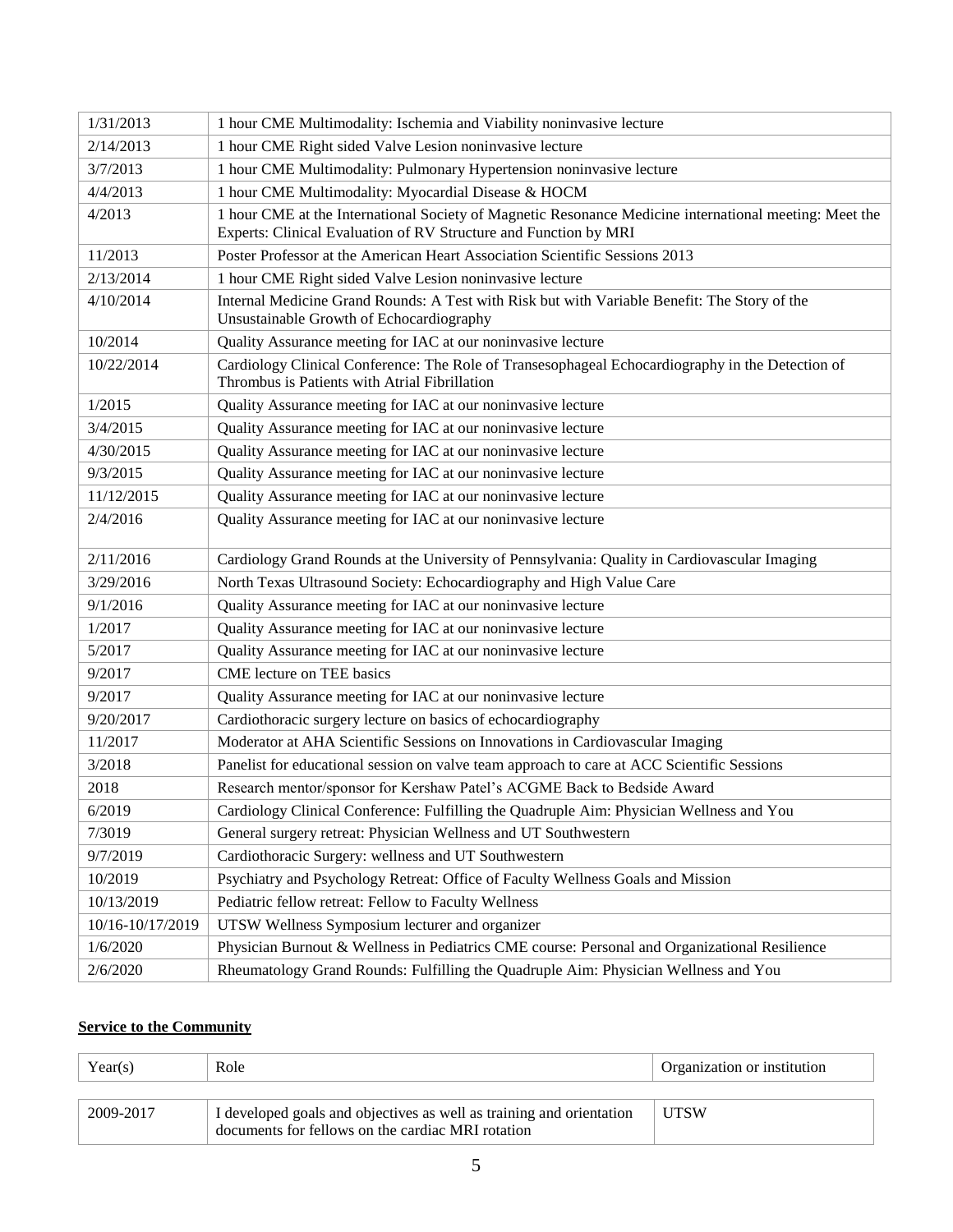| 2009-present      | I present 3-4 CME presentations annually for our non-invasive<br>imaging conference                                                             | <b>UTSW</b> |
|-------------------|-------------------------------------------------------------------------------------------------------------------------------------------------|-------------|
| 2010-2011         | Research mentor for 2 consecutive summers to R 25 NHLBI-<br>focused Research for Minority Students participants                                 | <b>UTSW</b> |
| 2009-2015         | Director of the Dallas Heart Study MRI Core Lab; aiding in QC of<br>DHS MRI data                                                                | <b>UTSW</b> |
| 2011-present      | Member of writing group for developing standardized<br>echocardiography protocols for the PMH and UTSW Echo Lab                                 | <b>UTSW</b> |
| Summer, 2011      | Member of the Clinical Safety and Effectiveness Program Team in<br>improving resource utilization in the UTSW echo laboratory                   | <b>UTSW</b> |
| $6/2011 - 6/2012$ | Mentor to two fellows on clinical impact of echocardiography                                                                                    | <b>UTSW</b> |
| Summer, 2012      | Mentor for summer intern analyzing Dallas Heart Study cardiac<br>MRI data                                                                       | <b>UTSW</b> |
| Summer, 2013      | Mentor for 3 summer interns analyzing Dallas Heart Study cardiac<br>MRI data                                                                    | <b>UTSW</b> |
| Summer, 2014      | Mentor for research tech and 2 summer interns analyzing Dallas<br>Heart Study cardiac MRI data                                                  | <b>UTSW</b> |
| 6/2014-2016       | Mentor for medical student performing left and right atrial analysis<br>in Muscular Dystrophy patients                                          | <b>UTSW</b> |
| 2012-present      | Mentor to 2 fellows on pulmonary hypertension associated research<br>projects involving right heart cath and cardiac MRI data                   | <b>UTSW</b> |
| Spring, 2013      | Presented a talk on Childhood Obesity and Interventions to the<br>Coppell Independent School District                                           | <b>UTSW</b> |
| Summer, 2014      | Mentored internal medicine intern on project about the right atrium<br>in congestive heart failure                                              | <b>UTSW</b> |
| 2010-present      | Faculty Interviewer for Cardiology Fellowship Program                                                                                           | <b>UTSW</b> |
| $2013$ - present  | Faculty Interviewer for Internal Medicine Program                                                                                               | <b>UTSW</b> |
| 2014-2017         | <b>Institutional Review Board 1 Member</b>                                                                                                      | <b>UTSW</b> |
| 2013-2015         | Physician Champion and Lead for the Get Moving! Community<br>Health Walks that occur monthly in Coppell, TX                                     | <b>UTSW</b> |
| 2014-2016         | Internal Medicine Representative for the Committee to Design the<br>Women's Pavillion at UTSW                                                   | <b>UTSW</b> |
| 2015              | Quality Improvement Working Group for the Clinical Heart Center<br>Physician Representative                                                     | <b>UTSW</b> |
| 2015              | Toxic Inbox Working Group to optimize EPIC outpatient utilization<br>and messaging                                                              | <b>UTSW</b> |
| 2015              | Internal Medicine Working Group on Caring Wisely: promoting<br>high value care ideals and implementation                                        | <b>UTSW</b> |
| 2015-2016         | Mentor and supervisor for Matthew Dickson, MD, PhD and imaging<br>fellow                                                                        | <b>UTSW</b> |
| 2015-2016         | Developed weekly echo journal review for echo faculty,<br>sonographers, and fellows with key weekly teaching points and<br>review of guidelines | <b>UTSW</b> |
| 2016-2017         | Mentor and supervisor for Anish Bhatt, MD, 3 <sup>rd</sup> year fellow with<br>clinical interest in noninvasive imaging                         | <b>UTSW</b> |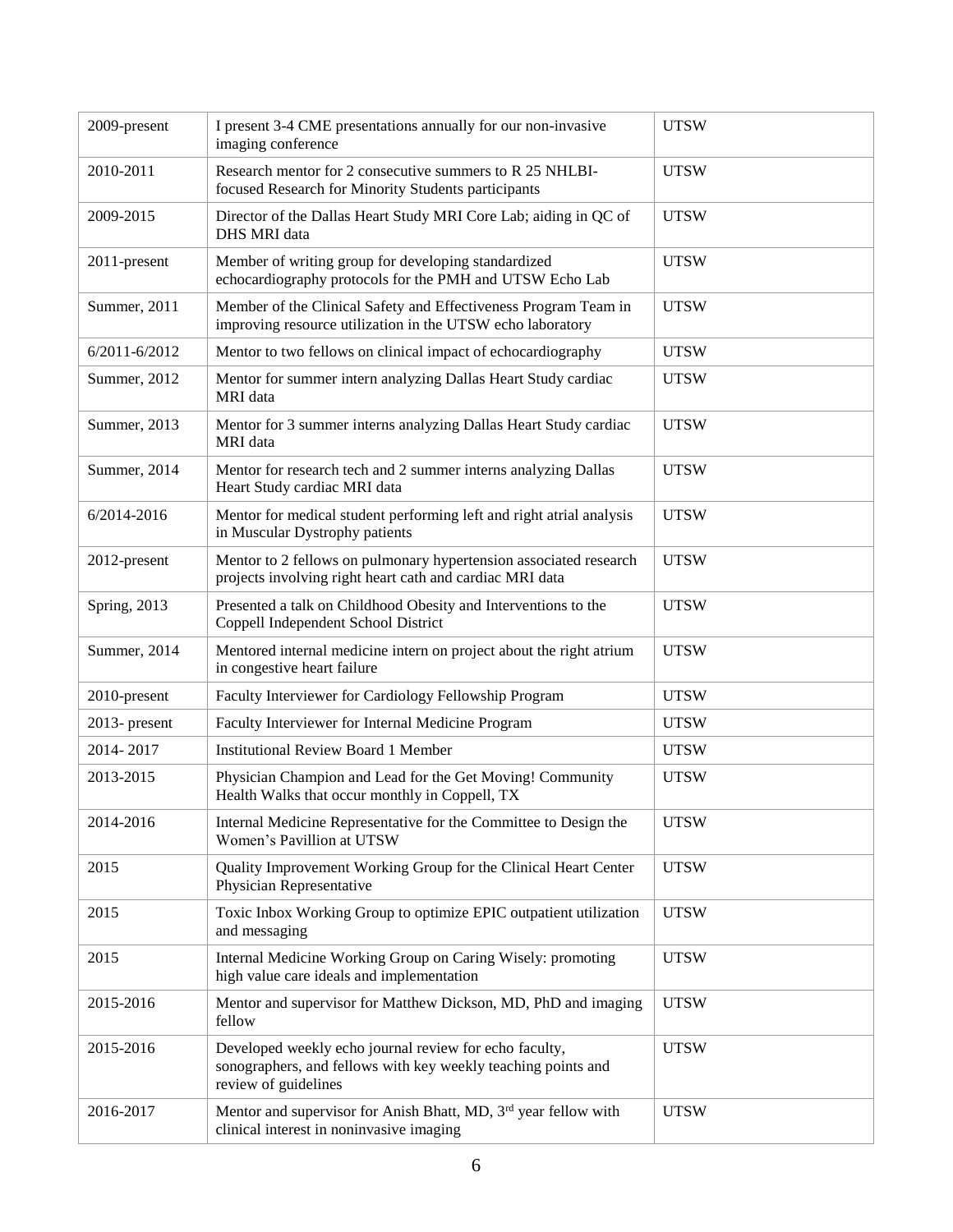| 2016- present   | Cardiology faculty advisor to Ambarish Pandey and Amanda Tong                                                                                                        | <b>UTSW</b> |
|-----------------|----------------------------------------------------------------------------------------------------------------------------------------------------------------------|-------------|
| 2016-2017       | Committee member for evaluation of nursing triage system in<br><b>Clinical Heart Center</b>                                                                          | <b>UTSW</b> |
| 2016-2018       | Physician champion for e-consultation cardiology and hematology<br>pilot in the multi-speciality clinic and General Internal Medicine<br>clinics                     | <b>UTSW</b> |
| 2016-2019       | Development of handheld ultrasound pilot programs at Parkland<br>Hospital and Health System on the Consult service and in the<br>outpatient clinic                   | <b>UTSW</b> |
| 2017-present    | Pilot quality improvement study of handheld cardiac ultrasound<br>evaluation of ejection fraction in cancer patients at point of care in<br>Parkland oncology clinic | <b>PHHS</b> |
| 2017-present    | Physician Champion for Change Healthcare CPACS development<br>and reporting implementation through McKesson for Parkland<br>noninvasive lab                          | <b>PHHS</b> |
| 2017-present    | Physician Champion for development of infrastructure for CUPID<br>reporting of echocardiograms within EPIC for UT Southwestern                                       | <b>UTSW</b> |
| 2017-2018       | Patient Care Website - Faculty Advisory Committee Meeting                                                                                                            | <b>UTSW</b> |
| 2017-2018       | Research mentor Samreen Raza, MD 3 <sup>rd</sup> year cardiology Advanced<br><b>Imaging Fellow</b>                                                                   | <b>UTSW</b> |
| $2017$ -present | Cardiology Executive Committee Member                                                                                                                                | <b>UTSW</b> |
| 2017-present    | Clinical Educator Incentive Program Advisory Committee Member                                                                                                        | <b>UTSW</b> |
| 2018-present    | <b>Faculty Senator</b>                                                                                                                                               | <b>UTSW</b> |
| 2018            | Southwest Resources Credentialing reviewer                                                                                                                           | <b>UTSW</b> |
| 2018-present    | <b>Strategic Imaging Planning Task Force</b>                                                                                                                         | <b>UTSW</b> |
| 2019-present    | Internal Medicine Innovation Tank Planning Committee Co-Chair                                                                                                        | <b>UTSW</b> |
| 2019            | UT Southwestern administrative representative to Physician Burnout<br>Working Group for UT System                                                                    | <b>UTSW</b> |
|                 |                                                                                                                                                                      |             |
| 2019            | <b>EMR</b> Optimization group member                                                                                                                                 | <b>UTSW</b> |
| 2019            | Office of Faculty Wellness EMR Optimization Physician Group co-<br>chair                                                                                             | <b>UTSW</b> |
| 2019            | Office of Faculty Wellness Faculty Wellness Champions Group<br>chair                                                                                                 | <b>UTSW</b> |
| 2019            | Clinical Strategic Planning Initiative Committee Member                                                                                                              | <b>UTSW</b> |
| 2019            | UT System Working Group on Physician Burnout administrative<br>UTSW representative                                                                                   | <b>UTSW</b> |

## **Bibliography**

### **Peer-Reviewed Publications**

Original Research Articles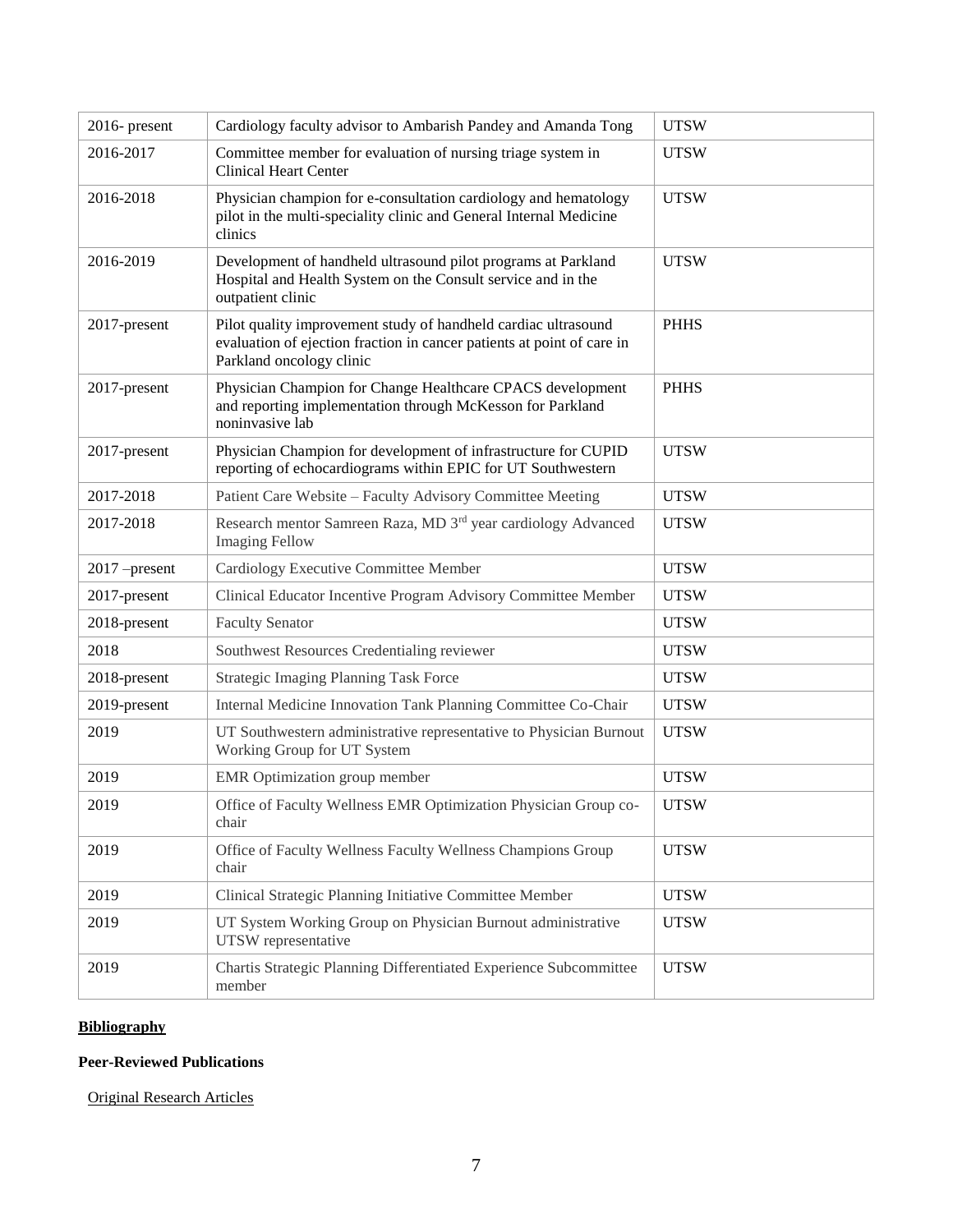| 1.  | Abdullah SM, Barkley KW, Bhella PS, Hastings JL, Matulevicius S, Fujimoto N, Shibata S, Carrick-Ranson G,<br>Palmer MD, Gandhi N, DeFina LF. Lifelong physical activity regardless of dose is not associated with |
|-----|-------------------------------------------------------------------------------------------------------------------------------------------------------------------------------------------------------------------|
|     | myocardial fibrosis. Circulation: Cardiovascular Imaging. 2016 Nov 1;9(11):e005511.                                                                                                                               |
| 2.  | Alame AJ, Garg S, Kozlitina J, Ayers, C, Peshock, RM, Matulevicius, SA, Drazner, MH. Association of                                                                                                               |
|     | African Ancestry With Electrocardiographic Voltage and Concentric Left Ventricular Hypertrophy: The Dallas                                                                                                        |
|     | Heart Study. JAMA Cardiol. 2018;3(12):1167-1173.                                                                                                                                                                  |
| 3.  | Blalock SE, Matulevicius S, Mitchell LC, Reimold S, Warner J, Peshock R, Torres F, Chin KM. Long-term                                                                                                             |
|     | Outcomes with Ambrisentan Monotherapy in Pulmonary Arterial Hypertension. Journal of Cardiac Failure,<br>2010; 16(2):121-7.                                                                                       |
| 4.  | Darsaklis K, Dickson ME, Cornwell III W, Ayers CR, Torres F, Chin KM, Matulevicius S. Right atrial                                                                                                                |
|     | emptying fraction non-invasively predicts mortality in pulmonary hypertension. The international journal of                                                                                                       |
|     | cardiovascular imaging. 2016 Apr 13:1-0.                                                                                                                                                                          |
| 5.  | de Lemos JA, Oliver W, Matthews G, Ayers CR, Garg S, Gupta S, Neeland IJ, Drazner MH, Berry JD,                                                                                                                   |
|     | Matulevicius S. Response by de Lemos et al to Letter Regarding Article "Factors Associated With Left Atrial                                                                                                       |
|     | Remodeling in the General Population". Circulation: Cardiovascular Imaging. 2017 Jun 1;10(6):e006627.                                                                                                             |
| 6.  | Chandra, A, Chen, T,Tang, Z, Matulevicius, SA, Das, SR, Agrawal, D. Bleeding Risk in Patients with Cirrhosis                                                                                                      |
|     | Undergoing Transesophageal Echocardiography: 6-Year Experience from Parkland Health and Hospital System.                                                                                                          |
|     | JASE 2019; Vol 32(5): 678-680.                                                                                                                                                                                    |
| 7.  | Garg, S., de Lemos, J. A., Matulevicius, S. A., Ayers, C., Pandey, A., Neeland, I. J.,  & Drazner, M. H.                                                                                                          |
|     | (2017). Association of Concentric Left Ventricular Hypertrophy With Subsequent Change in Left Ventricular                                                                                                         |
|     | End-Diastolic Volume: The Dallas Heart Study. Circulation: Heart Failure, 2017, 10(8), e003959.                                                                                                                   |
| 8.  | Gupta, S, Ayers, CR, Matulevicius, SA, Peshock, RM, Markham, DW, de Lemos, JA, Berry, JD, Drazner, MH.                                                                                                            |
|     | Risk scores versus natriuretic peptides for identifying prevalent stage B heart failure. Am Heart J 2011 ; 161(5):                                                                                                |
| 9.  | 923-930. PMID 21570524.<br>Gupta S, Berry JD, Ayers, CR, Matulevicius SA, Peshock RM, Patel PC, Markham DW, Drazner MH.                                                                                           |
|     | Association of Health ABC Heart Failure Score with Cardiac Structural and Functional Abnormalities in Young                                                                                                       |
|     | Individuals. Am Heart J, 2010;159(5):817-24.                                                                                                                                                                      |
| 10. | Gupta, S, Matulevicius, SA, Ayers, CR, Berry, JD, Patel, PC, Markham, DW, Levine, BD, Chin, KM, de                                                                                                                |
|     | Lemos, HA, Peshock, RM, Drazner, MH. Left atrial structure and function and clinical outcomes in the general                                                                                                      |
|     | population. Eur Heart J. 2013 Jan;34(4):278-85. PMID : 22782941.                                                                                                                                                  |
| 11. | Hsu, EW, Muzikant, AL, Matulevicius, SA, Penland, RC, Henriquez, CS. Magnetic Resonance Myocardial                                                                                                                |
|     | Fiber Orientation Mapping with Direct Histological Correlation. American Journal of Physiology 1998; 274:                                                                                                         |
|     | H1627-H1634.                                                                                                                                                                                                      |
| 12. | Koshy, TP, Rohatgi, A, Das, SR, Price, AL, deLuna, A, Reimold, N, Willett, K, Reimold, SC, Matulevicius,                                                                                                          |
|     | SA. The Association of Abnormal Findings on Transthoracic Echocardiography with 2011 Appropriate Use                                                                                                              |
|     | Criteria and Clinical Impact. Int J Cardiovasc Imaging 2015; Online First p 1-8.                                                                                                                                  |
| 13. | Oliver W, Matthews G, Ayers CR, Garg S, Gupta S, Neeland IJ, Drazner MH, Berry JD, Matulevicius S, de                                                                                                             |
|     | Lemos JA. Factors Associated With Left Atrial Remodeling in the General Population CLINICAL                                                                                                                       |
|     | PERSPECTIVE. Circulation: Cardiovascular Imaging. 2017 Feb 1;10(2):e005047.                                                                                                                                       |
| 14. | Martin RB, Nelson DB, Stewart R, Matulevicius S, McIntire DD, Cunningham FG. Impact of Pregnancy on                                                                                                               |
|     | Maternal Cardiac Atria. American Journal of Perinatology. 2017 Sep;34(11):1097-101.<br>Matulevicius, S, Rohatgi, A, Khera, A, Das, SR, Owens, A, Ayers, C, Timaran, CH, Rosero, EB, Drazner, MH,                  |
| 15. | Peshock, RM, DeLemos, JA. The Association between Plasma Caspase-3, Atherosclerosis, and Vascular                                                                                                                 |
|     | Function in the Dallas Heart Study. Apoptosis, 2008; 13(10): 1281-1289                                                                                                                                            |
| 16. | Matulevicius, S. Huff, LC, Szczepaniak, LS, Ayers, CR, Budoff, M, McColl, R, Khera, A, Peshock RM.                                                                                                                |
|     | Potential of Electron Beam Computed Tomography for Coronary Artery Calcium Screening to Evaluate Fatty                                                                                                            |
|     | Liver: Comparison with 1H Magnetic Resonance Spectroscopy in the Dallas Heart Study. Journal of                                                                                                                   |
|     | Investigative Medicine, 2011; 59:780-786.                                                                                                                                                                         |
| 17. | Matulevicius SA, Rohatgi A, Das SR, Price AL, Deluna A, Reimold SC. Appropriate Use and Clinical Impact                                                                                                           |
|     | of Transthoracic Echocardiography. JAMA Intern Med. 2013 Sep 23;173(17):1600-7. PMID: 23877630                                                                                                                    |
| 18. | Matulevicius SA, Das, SR, Reimold, SC. Assessing the Clinical Impact of Appropriate Echocardiograms –                                                                                                             |
|     | Reply. JAMA Intern Med. 2014; 174(7):1196-97.                                                                                                                                                                     |
| 19. | Nelson, D. B., Stewart, R. D., Matulevicius, S. A., Morgan, J. L., McIntire, D. D., Drazner, M., & Cunningham,                                                                                                    |
|     | F. G. (2015). The Effects of Maternal Position and Habitus on Maternal Cardiovascular Parameters as Measured                                                                                                      |
|     | by Cardiac Magnetic Resonance. American journal of perinatology, 2015; 32(14), 1318-1323.                                                                                                                         |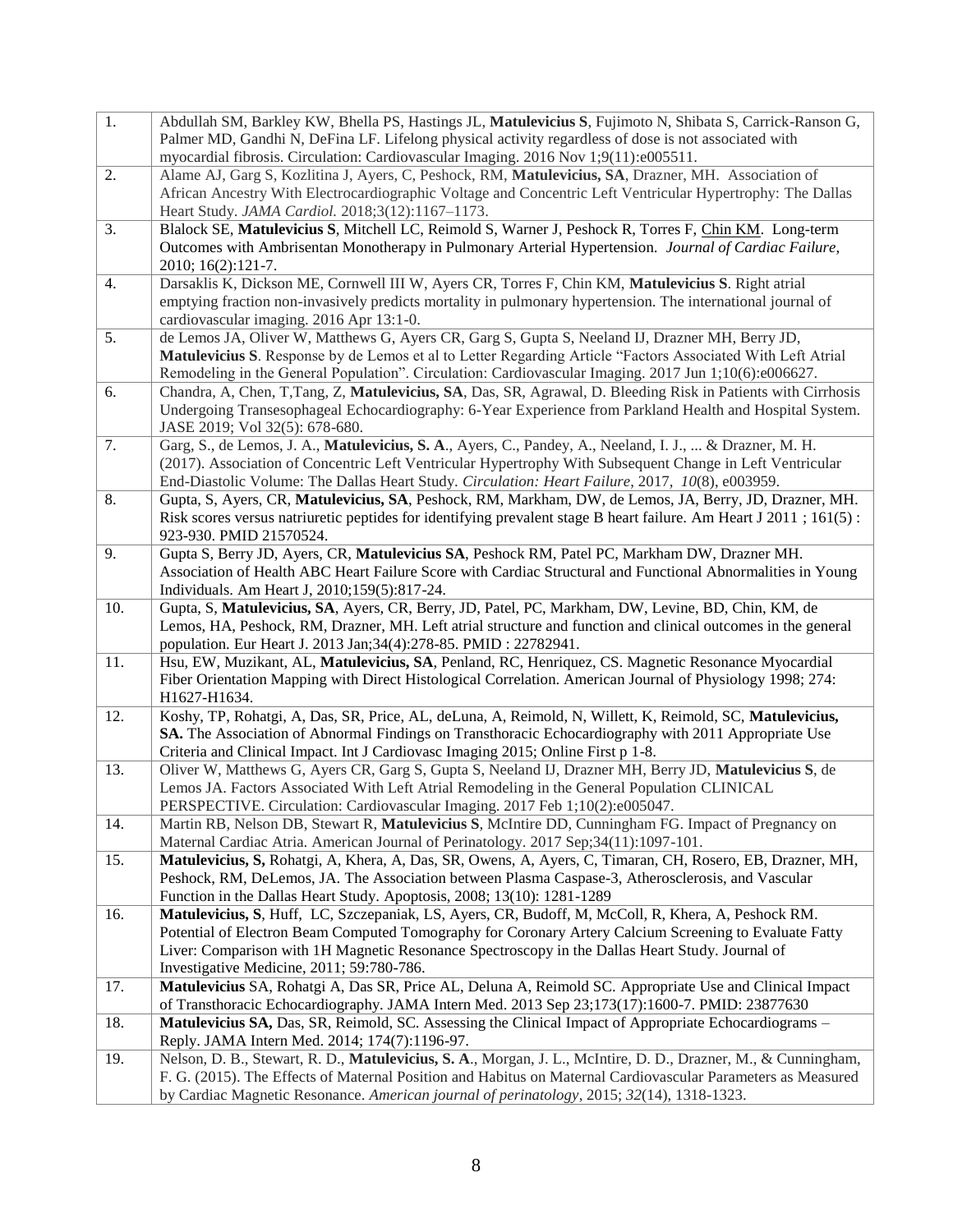| 20. | Owens, AW, Matulevicius, S, Rohatgi, A, Ayers, CR, Das, S, Khera, A, McGuire, DK, de Lemos, JA.                 |  |  |
|-----|-----------------------------------------------------------------------------------------------------------------|--|--|
|     | Circulating lymphotoxin beta receptor and atherosclerosis: Observations from the Dallas Heart Study.            |  |  |
|     | Atherosclerosis 2010; 212:601-606.                                                                              |  |  |
| 21. | Pandey, A., Garg, S., Matulevicius, S. A., Shah, A. M., Garg, J., Drazner, M. H., & Kumbhani, D. J. (2015).     |  |  |
|     | Effect of Mineralocorticoid Receptor Antagonists on Cardiac Structure and Function in Patients With Diastolic   |  |  |
|     | Dysfunction and Heart Failure With Preserved Ejection Fraction: A Meta-Analysis and Systematic                  |  |  |
|     | Review. Journal of the American Heart Association, 4(10), e002137.                                              |  |  |
| 22. | Pandey A, Park BD, Ayers C, Das SR, Lakoski S, Matulevicius S, de Lemos JA, Berry JD. Determinants of           |  |  |
|     | Racial/Ethnic Differences in Cardiorespiratory Fitness (From the Dallas Heart Study). The American Journal of   |  |  |
|     | Cardiology. 2016 May 28.                                                                                        |  |  |
| 23. | Rohatgi, A, Ayers, C, Khera, A, McGuire, DK, Das, SR, Matulevicius, S, Timaran, CH, Rosero, EB, DeLemos,        |  |  |
|     | JA. The association between peptidoglycan recognition protein-1 and coronary and peripheral atherosclerosis:    |  |  |
|     | Observations from the Dallas Heart study. Atherosclerosis, 2009; 203(2): 569-575.                               |  |  |
| 24. | Shafer KM, Janssen L, Carrick- Ranson G, Palmer D, Rahmani S, Fujimoto N, Livingston S Matulevicius SA,         |  |  |
|     | Forbess LW, Brickner B, Levine BD. Cardiovascular response to exercise training in the systemic right ventricle |  |  |
|     | of adults with transposition of the great arteries. The Journal of Physiology 2015, 593 (11): 2447-2458.        |  |  |
| 25. | Stewart, R.D., Nelson, D.B., Matulevicius, S.A., Morgan, J.L., McIntire, D.D., Drazner, M.H. and Cunningham,    |  |  |
|     | F.G., 2015. Cardiac magnetic resonance imaging to assess the impact of maternal habitus on cardiac remodeling   |  |  |
|     | during pregnancy. American journal of obstetrics and gynecology, 2016; 214(5): 640e1-640.e6.                    |  |  |
| 26. | Townsend, J., Pelletier, J., Peterson, G., Matulevicius, S. and Sreeramoju, P., 2015. Quality Improvement of    |  |  |
|     | Staphylococcus aureus Bacteremia Management and Predictors of Relapse-Free Survival. The American journal       |  |  |
|     | of medicine, 2016; 129(2): 195-203.                                                                             |  |  |
| 27. | Wilner B, Garg S, Ayers CR, Maroules CD, McColl R, Matulevicius SA, de Lemos JA, Drazner MH, Peshock            |  |  |
|     | R, Neeland IJ. Dynamic Relation of Changes in Weight and Indices of Fat Distribution With Cardiac Structure     |  |  |
|     | and Function: The Dallas Heart Study. Journal of the American Heart Association. 2017 Jul 1;6(7):e005897.       |  |  |

#### Reviews, Chapters, Monographs and Editorials

1. **Matulevicius, S**, Rohatgi, A, de Lemos, JA. "Chapter 26: Diagnosis and Management of Patients with Unstable Angina and Non-ST-Segment-Elevation Myocardial Infarction". Hurst's The Heart Manual of Cardiology, 12<sup>th</sup> edition, 2009. Ed. R. A. O'Rourke, R. A. Walsh, and V. Fuster. New York: McGraw-Hill.

#### Case Reports

| 1. | Cho, MN, Mehta, SK, Matulevicius, S, Weinstein, D, Wait, MA, McGuire, DK. Differentiating true versus           |
|----|-----------------------------------------------------------------------------------------------------------------|
|    | pseudo left ventricular aneurysm: a case report and review of diagnostic strategies. Cardiology in Review 2006; |
|    | $14(6):e27-30.$                                                                                                 |
| 2. | Dinsfriend W, Rao K, Matulevicius S. Inhalant-Abuse Myocarditis Diagnosed by Cardiac Magnetic Resonance.        |
|    | Texas Heart Institute Journal. 2016 Jun; 43(3): 246-8.                                                          |

#### Proceedings of Meetings

| 1.               | Abdullah, K, Hastings, J.L., Abdullah, S.M., Matulevicius, S.A. Appropriateness and Impact of Transthoracic     |
|------------------|-----------------------------------------------------------------------------------------------------------------|
|                  |                                                                                                                 |
|                  | Echocardiography in a Veterans Affairs Health Care System. Presented at a poster session at QCOR 2014.          |
| $\mathfrak{D}$   | Barkley, KW, Abdullah, S, Bhella, P, Hastings, J, Matulevicius, S, Fujimoto, N, Shibata, S, Carrick-Ranson, G,  |
|                  | Palmer, D, Gandhi, N, Levine, B. Consistent Doses of Lifelong Physical Activity are Not Associated with         |
|                  | Myocardial Fibrosis. J Am Coll Cardiol. 2013;61(10_S):. doi:10.1016/S0735-1097(13)61613-7.                      |
| 3.               | Bennett, A, Gokaslan, S, Butt, Y, Matulevicius, S, Khera, A, McNamara, D. Loeffler's Endocarditis: Cardiac      |
|                  | MRI leading to prompt initiation of therapy. JACC, 2018; 71(11) suppl.                                          |
| $\overline{4}$ . | Best, S., Okada, Y., Fujimoto, N., Hamati, J., Matulevicius, S. A., Abdullah, S., Fu, Q. The effects of sex and |
|                  | hypertension subtype on left ventricular size and function in seniors. The FASEB Journal, 2013; 27, 1194-11.    |
| .5.              | Chandra, A, Chen, T, Tang, Z, Matulevicius, S, Das, S, Agrawal, D. Abstract 17673: Bleeding Risk in Patients    |
|                  | with Cirrhosis Undergoing Transesophagela Echocardiography: 6-Year Experience From Parkland Memorial            |
|                  | Hospital. Circulation 2017; 136: A17673.                                                                        |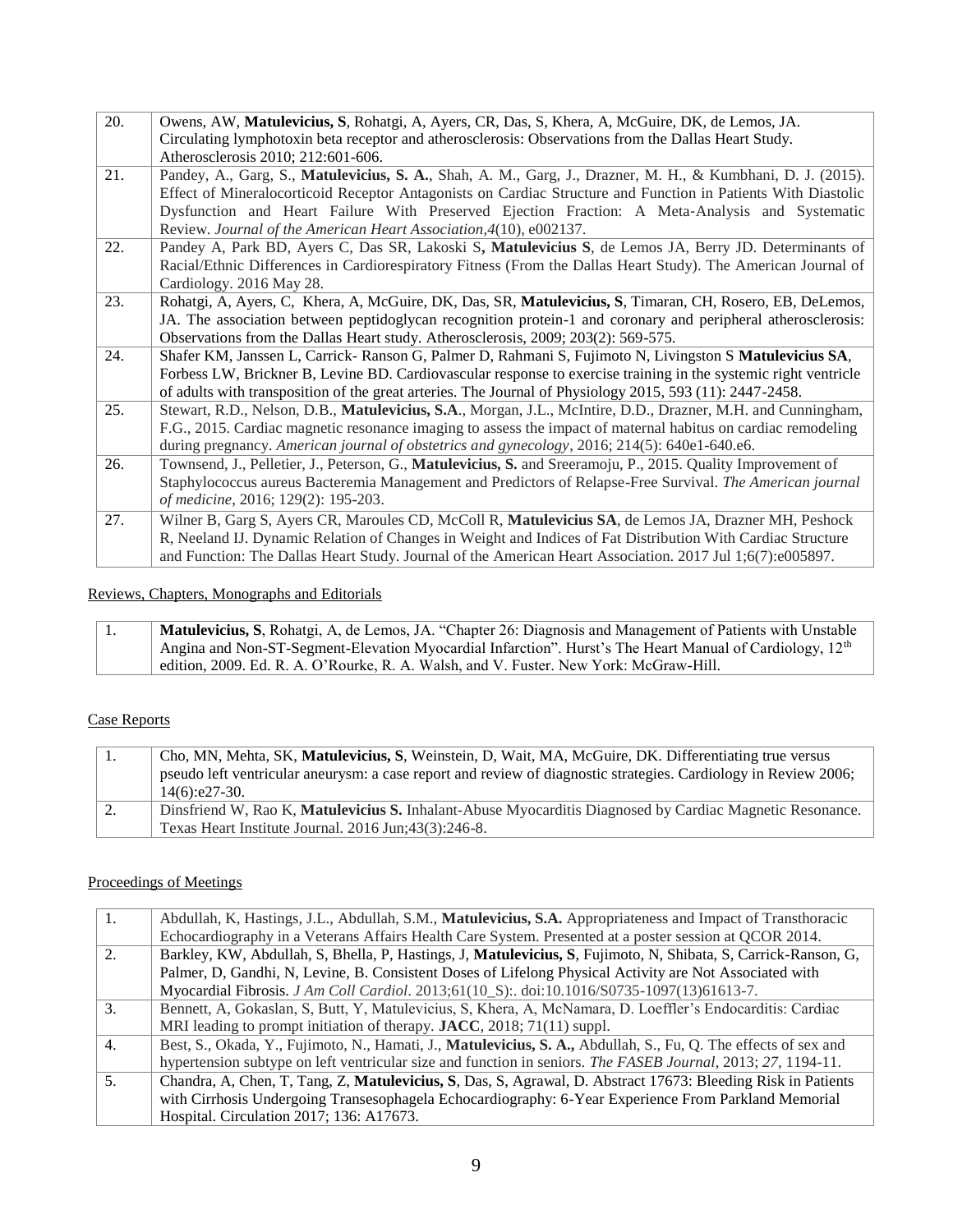| 6.  | Darsakalis, K, Cornwell, W, Torres, F, Chin, K, Matulevicius, SA. Right Atrial Emptying Fraction: A Novel                                                                                           |
|-----|-----------------------------------------------------------------------------------------------------------------------------------------------------------------------------------------------------|
|     | Noninvasive Predictor of Mortality in Pulmonary Hypertension. Presented at a poster session at the American                                                                                         |
|     | Heart Association Scientific Session, 2013.                                                                                                                                                         |
| 7.  | Darsakalis, K, Velez-Martinez, M, Matulevicius, S, Bartolome, S, Torres, F, Chin, K. Cardiac MRI Predictors                                                                                         |
|     | of Mortality in Patients with Pulmonary Arterial Hypertension. Am Coll Cardiol. 2013;61(10_S):.                                                                                                     |
|     | doi:10.1016/S0735-1097(13)61255-3.                                                                                                                                                                  |
| 8.  | De Luna, A, Price, AL, Rohatgi, A, Das, SR, Reimold, SC, Matulevicius, SA. Comparison of Pretest                                                                                                    |
|     | Probability Clinical Assessment and 2011 ACCF/ASE/AHA/ASNC/HFSA/HRS/ SCAI/SCCM/SCCT/SCMR                                                                                                            |
|     | Appropriate Use Criteria for Transthoracic Echocardiography and Association with Clinical Impact. Presented at                                                                                      |
|     | <b>QCOR 2012.</b>                                                                                                                                                                                   |
| 9.  | Ferrari, VA, Matulevicius, S, Axel, L, Scott, CH, Ksiezycka, E, Duffy, K, St John Sutton, M. ACE inhibitors                                                                                         |
|     | stabilize LV remodeling despite persistently abnormal resting mechanics. J Am Coll Cardiol 2003; 41(6):442A.                                                                                        |
| 10. | Ferrari, VA, Matulevicius, S, Ksiezycka, E, Scott, CH, Duffy, K, Axel, L. ACE inhibitor therapy stabilizes                                                                                          |
|     | global and regional ventricular function in chronic aortic regurgitation. Circulation 2002; 106 (19): II-687.                                                                                       |
| 11. | Gupta, S, Matulevicius, SA, Ayers, CR, Berry, JD, Patel, PC, Markham, DW, Levine, BD, Chin, KM, de                                                                                                  |
|     | Lemos, JA, Peshock, RM, Drazner, MH. Abnormalities in Left Atrial Structure and Function in the General                                                                                             |
|     | Population. Circulation 2010; 122:A17733.                                                                                                                                                           |
| 12. | Hsu, EW, Muzikant, AL, Matulevicius, SA, Penland, RC, Henriquez, CS. Quantitative Comparisons of                                                                                                    |
|     | Myocardial Fiber Orientation Measured with MR Microscopy and Histology. International Society for Magnetic                                                                                          |
|     | Resonance in Medicine Scientific Meeting July, 1998.                                                                                                                                                |
| 13. | Jain, M, Matulevicius, S, Leonard, D, Peshock, R, Shah, M. Left ventricular peak filling rate can be predicted                                                                                      |
|     | by analyzing 3 basal short axis slices using cardiac magnetic resonance imaging. Journal of Cardiovascular                                                                                          |
| 14. | Magnetic resonance, 2008; 10(Suppl 1): A210.<br>Jain, M, Matulevicius, S, Leonard, D, Peshock, R, Shah, M. Diastolic function is abnormal in subjects with low                                      |
|     | aortic compliance. Circulation 2007; 116: II_648 - II_649. (I actually presented this oral abstract at the 2007                                                                                     |
|     | AHA Scientific Meeting in Orlando, FL)                                                                                                                                                              |
| 15. | Koshy, T, Rohatgi, A, Orlino, A, Andrews, T, Matulevicius, S. The Relationship Between Depressed Left                                                                                               |
|     | Ventricular Function by Cardiac MRI and Traditional Risk Factors in patients Exposed to Anthracyclines. JACC                                                                                        |
|     | 2013; 61(10_S).                                                                                                                                                                                     |
| 16. | Matulevicius, S, Ayers, CR, McColl, R, Peshock, RM. Systematic method for cleaning circumferential strain                                                                                           |
|     | from raw harmonic phase magnetic resonance imaging (HARP) analyzed data. Journal of Cardiovascular                                                                                                  |
|     | Magnetic Resonance 2010; 12(Suppl 1): P233.                                                                                                                                                         |
| 17. | Matulevicius, S, Huff, LC, Ayers, CR, McColl, R, Sczcepaniak, L, Khera, A, Peshock, RM. The Potential of                                                                                            |
|     | EBCT for Coronary Artery Calcium Screening to Evaluate Fatty Liver: Dallas Heart Study. JACC 2010;                                                                                                  |
|     | 55(10A): A7.E670.                                                                                                                                                                                   |
| 18. | Matulevicius, S, Jain, A, Bluemke, D, Chahal, H, Lima, JAC, Drazner, M, Johnson, C, Kizer, J, Kronmal, R,                                                                                           |
|     | Kawut, SM. Right Ventricular Structure and Function and Left Ventricular Phenotype: The MESA-Right Ventricle                                                                                        |
|     | Study. J Am Coll Cardiol. 2011;57(14):E835-E835.                                                                                                                                                    |
| 19. | Matulevicius, S, Rohatgi, A, Khera, A, Das, SR, Owens, A, Ayers, C, Timaran, CH, Rosero, EB, Drazner, MH,                                                                                           |
|     | Peshock, RM, DeLemos, JA. Abstract 211: Apoptosis and Subclinical Atherosclerosis: Caspase-3 is Associated                                                                                          |
|     | with Aortic Compliance and Coronary and Aortic Atherosclerosis in the Dallas Heart Study. Circulation, 2008;                                                                                        |
|     | 118:S_271.                                                                                                                                                                                          |
| 20. | Matulevicius, S, Rohatgi, A, de Luna, Price, A, Das, S, Reimold, S. The Association between 2011                                                                                                    |
|     | ACCF/ASE/AHA/ASNC/HFSA/SCAI/SCCM/SCCT/SCMR Appropriate Use Criteria for Transthoracic                                                                                                               |
| 21. | Echocardiography and Clinical Impact. J Am Coll Cardiol. 2012;59(13s1):E1813-E1813.<br>Matulevicius, S. A., Nagy, C., Drazner, M. The Association of Right Atrial Structure and Function with Right |
|     | Ventricular Ejection Graction and Incident Death or Transplantation in Congestive Heart Failure Patients.                                                                                           |
|     | Journal of the American College of Cardiology, 2014; 63(12_S).                                                                                                                                      |
| 22. | Nelson, DB, Martin, R, Stewart, RD, Matulevicius, S, McIntire, DD, Cunningham, FG. The forgotten-ventricle                                                                                          |
|     | right ventricular remodeling across pregnancy and postpartum; American Journal of Obstetrics and Gynecology,                                                                                        |
|     | 2017; Vol 216(1), suppl: S376.                                                                                                                                                                      |
| 23. | Nelson, D., Stewart, R., Matulevicius, S., McIntire, D., Drazner, M., & Cunningham, F. G. (2015). 462: The                                                                                          |
|     | effects of maternal position and habitus on left ventricular stroke volume during pregnancy measured by cardiac                                                                                     |
|     | magnetic resonance. American Journal of Obstetrics and Gynecology, 1(212), S236.                                                                                                                    |
| 24. | Owens, AW, Matulevicius, S, Rohatgi, A, Ayers, CR, Das, S, Khera, A, McGuire, DK, de Lemos, JA. Abstract                                                                                            |
|     | 5544: Lymphotoxin Beta Receptor is Associated with atherosclerosis in the Dallas Heart Study. Circulation                                                                                           |
|     | 2008; 118:S_571.                                                                                                                                                                                    |